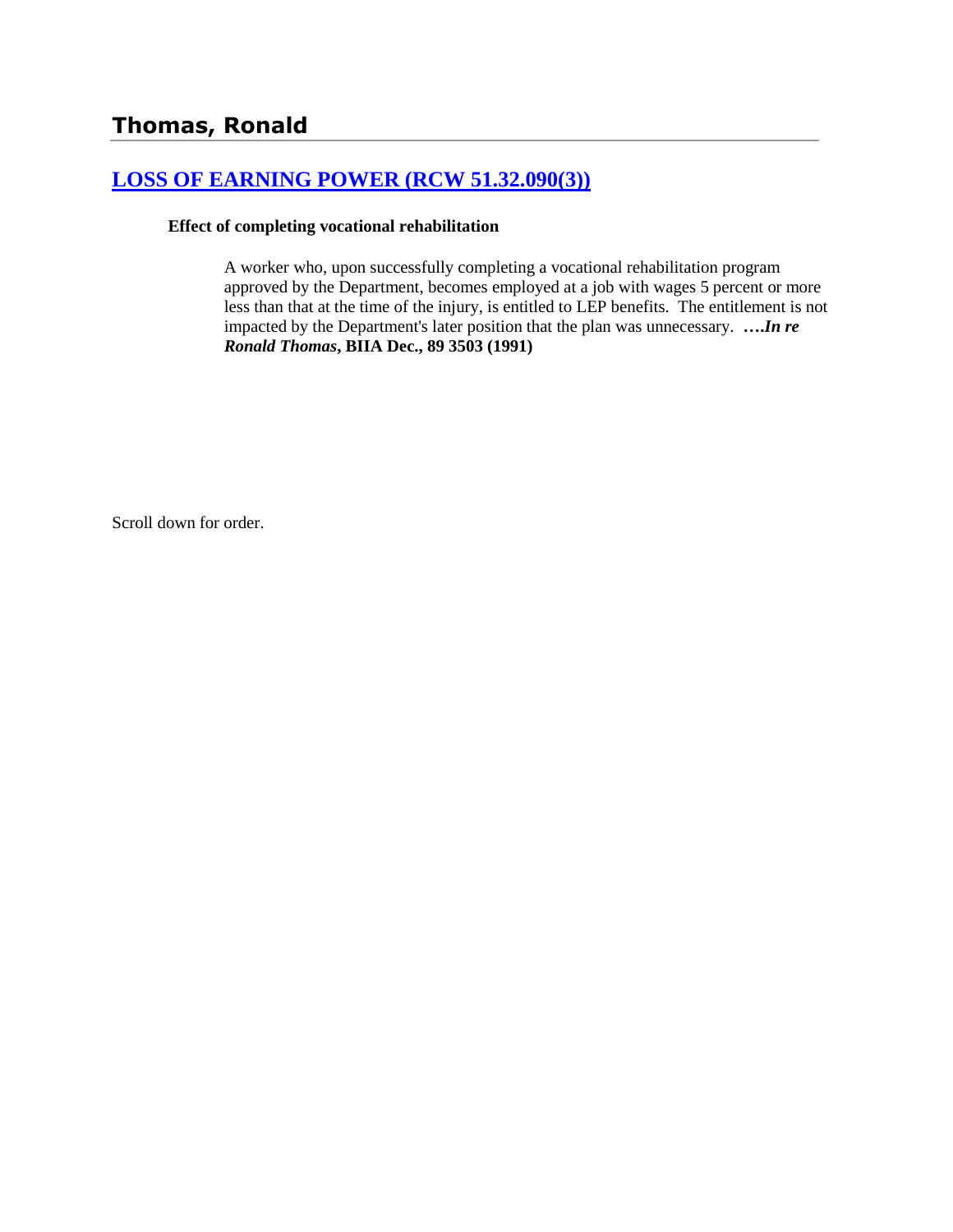### **BEFORE THE BOARD OF INDUSTRIAL INSURANCE APPEALS STATE OF WASHINGTON**

**)**

**IN RE: RONALD J. THOMAS ) DOCKET NO. 89 3503**

**CLAIM NO. J-592617 ) DECISION AND ORDER**

APPEARANCES:

Claimant, Ronald J. Thomas, by Harpold, Fornabai and Fiori, per David L. Harpold

Employer, Coeur D Alenes Co., by Russell Steiner, Employee Safety Officer

Department of Labor and Industries, by The Attorney General, per Whitney Petersen, Paralegal, and Douglas D. Walsh, Assistant

This is an appeal filed by the claimant, Ronald J. Thomas, on September 12, 1989 from an order of the Department of Labor and Industries dated September 5, 1989 which adhered to the provisions of an order dated January 6, 1989 which closed the claim without award for permanent partial disability and with time loss compensation as paid to April 14, 1988. **REVERSED AND REMANDED**.

## **PROCEDURAL AND EVIDENTIARY MATTERS**

Pursuant to RCW 51.52.104 and RCW 51.52.106, this matter is before the Board for review and decision on a timely Petition for Review filed by the claimant, Ronald J. Thomas, to a Proposed Decision and Order issued on August 14, 1990 in which the order of the Department dated September 5, 1989 was affirmed.

The Board has reviewed the evidentiary rulings in the record of proceedings and finds that no prejudicial error was committed and said rulings are hereby affirmed.

# **DECISION**

The issues in this appeal are: (1) whether Mr. Thomas is entitled to an award for permanent partial disability; and (2) whether he is entitled to loss of earning power compensation for any period from April 15, 1988 through January 5, 1989. We find in favor of Mr. Thomas on both of these issues.

Mr. Thomas was born January 24, 1951 and has a good educational and work history. He graduated high school, had two years of junior college in mathematics and electronics design, and completed a two-year meat cutter's apprenticeship, which included a year of school and the first year of a total six years employment in meat cutting. He worked almost nine years at Mill Steel (Coeur D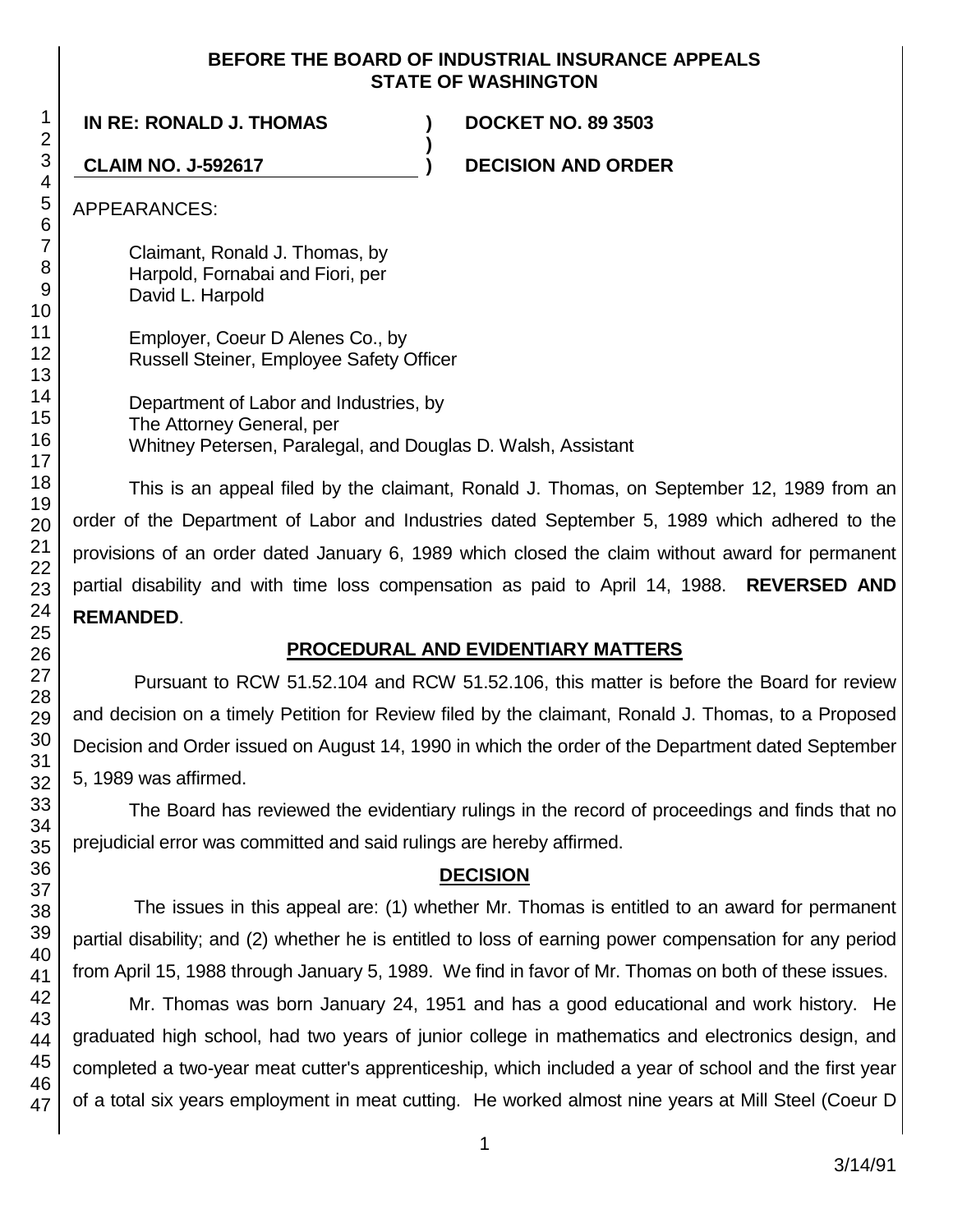Alenes Co.) in a variety of laboring jobs and also gained experience as a crane operator at Mill Steel. He suffered an injury to his low back in December 1983 and received medical treatment for that injury, but did not lose any time from work.

The present appeal arises from Mr. Thomas's claim for an injury at Mill Steel on June 11, 1985. Mr. Thomas injured his low back when "pulling a piece of crop (phonetic) off the rollette table". 5/1/90 Tr. at 10. He reported the injury to his supervisor, filed his claim, and returned to work, but was reinjured approximately two weeks later. He was subsequently unable to return to any kind of work at Mill Steel.

Mr. Thomas has received chiropractic treatment, and has been examined by three physicians whose testimony we have before us: Dr. Frederick J. Davis, a board certified orthopedic surgeon, in March 1986; Dr. William Furrer, Jr., a board certified orthopedic surgeon, on November 18, 1988; and Dr. Melvin D. Levine, a board certified orthopedic surgeon, on July 11, 1989. Dr. Davis rated Mr. Thomas's permanent impairment due to this injury as within Category 2 of WAC 296-20-280, the categories of permanent dorso-lumbar and lumbosacral impairments. Both Dr. Furrer and Dr. Levine rated Mr. Thomas's permanent impairment as within Category 1.<sup>1</sup> Dr. Davis' rating was based upon disc space narrowing, suspected disc herniation at L5-S1, atrophy of Mr. Thomas's left calf, pain radiating into his leg, and numbness and tingling in his toes. Dr. Furrer and Dr. Levine confirmed that Mr. Thomas has a central disc herniation, but at L4-5, and diagnosed a low back strain by history related to the industrial injury. Each justified the Category 1 rating by noting an absence of objective clinical findings upon examination. Neither believed that the disc herniation was related to Mr. Thomas's June 11, 1985 industrial injury.

We are persuaded that Mr. Thomas's permanent impairment related to this injury is best described by Category 2. Subjectively, Mr. Thomas has not noticed any basic improvement in his

> WAC 296-20-280 Categories of Permanent Dorso- Lumbar and Lumbosacral Impairments. (1) No objective clinical findings. Subjective complaints and/or sensory losses may be present or absent.

> (2) Mild low back impairment, with mild intermittent objective clinical findings of such impairment but no significant x-ray findings and no significant objective motor loss. Subjective complaints and/or sensory losses may be present.

l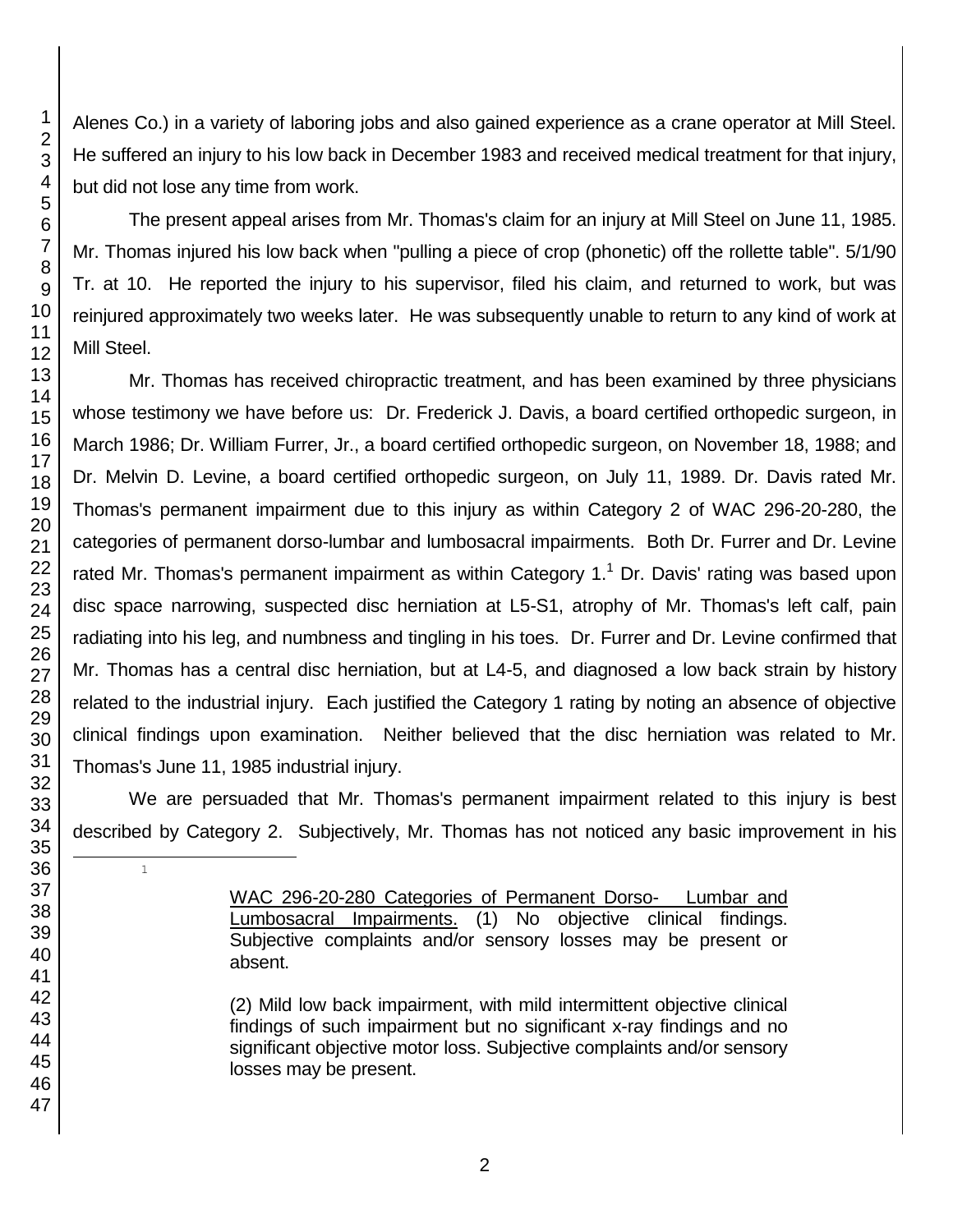condition since his injury and re-injury in June 1985. Dr. Davis did not elaborate on background history. However, Dr. Levine reported the history in June 1985 as including that Mr. Thomas "experienced immediate back pain and noticed a pop in this (sic) back." 6/21/90 Tr. at 5. Dr. Furrer related with regard to one of the incidents, "he reached across a table to pull of (sic) a crop and experienced sudden severe low back pain, with radiation into the right thigh." 6/21/90 Tr. at 43.

Dr. Furrer was originally of the opinion that Mr. Thomas's herniated disc at L4-5 was related to this industrial injury, but later changed his opinion . Dr. Furrer's only stated reason for this change in opinion was that, "[n]one of the physical findings support that diagnosis but save the x-rays, the CT of the lumbar spine. So, clinically, there were no symptoms compatible with that diagnosis." 6/21/90 Tr. at 49-50. Immediately following this testimony, Dr. Furrer was asked his opinion "as to whether or not there was a relationship between the pre-existing injury of 1983 and the industrial injury of June 11, 1985" and responded "this 1985 incident aggravated a pre-existing problem which was noted in 1983." 6/21/90 Tr. at 50. Dr. Furrer did not change his opinion that a disc herniation is in fact present. He did not explain how normal findings on examination have any bearing upon when and why the disc herniation occurred. The context of his opinion regarding aggravation, requires us to infer that, if the June 1985 industrial injury did not directly cause the herniated disc, it at least aggravated Mr. Thomas's pre-existing condition which included the herniated disc.

Dr. Furrer further stated that "a herniated disc can manifest themselves (sic) and an individuals (sic) can be symptomatic and other times they can be relatively asymptomatic." 6/21/90 Tr. at 57. Dr. Furrer had previously indicated that Mr. Thomas's reports of numbness in his second, third, and fourth right toes may be a characteristic symptom of problems with his L5 nerve root distribution: "There are some patients who might have a distribution of sensory impairment at that area, yes." 6/21/90 Tr. at 55. The point was not explored with regard to other symptoms. Dr. Levine stated that Mr. Thomas may have a herniated disc without any symptoms. Such testimony is entirely consistent with Dr. Furrer's view that Mr. Thomas's herniated disc may be only intermittently symptomatic.

In the final analysis, Dr. Furrer and Dr. Levine stated only that objective clinical findings were not present on the particular dates of the examinations which they conducted. On the other hand, their testimony supports the conclusion that the herniated disc was either directly caused or at least aggravated by the industrial injury in June 1985 and that symptoms and findings from this injury or aggravation may appear intermittently. Given that it was precisely Mr. Thomas's clinical findings which led Dr. Davis to suspect a herniated disc, and given Mr. Thomas's continued and present reports of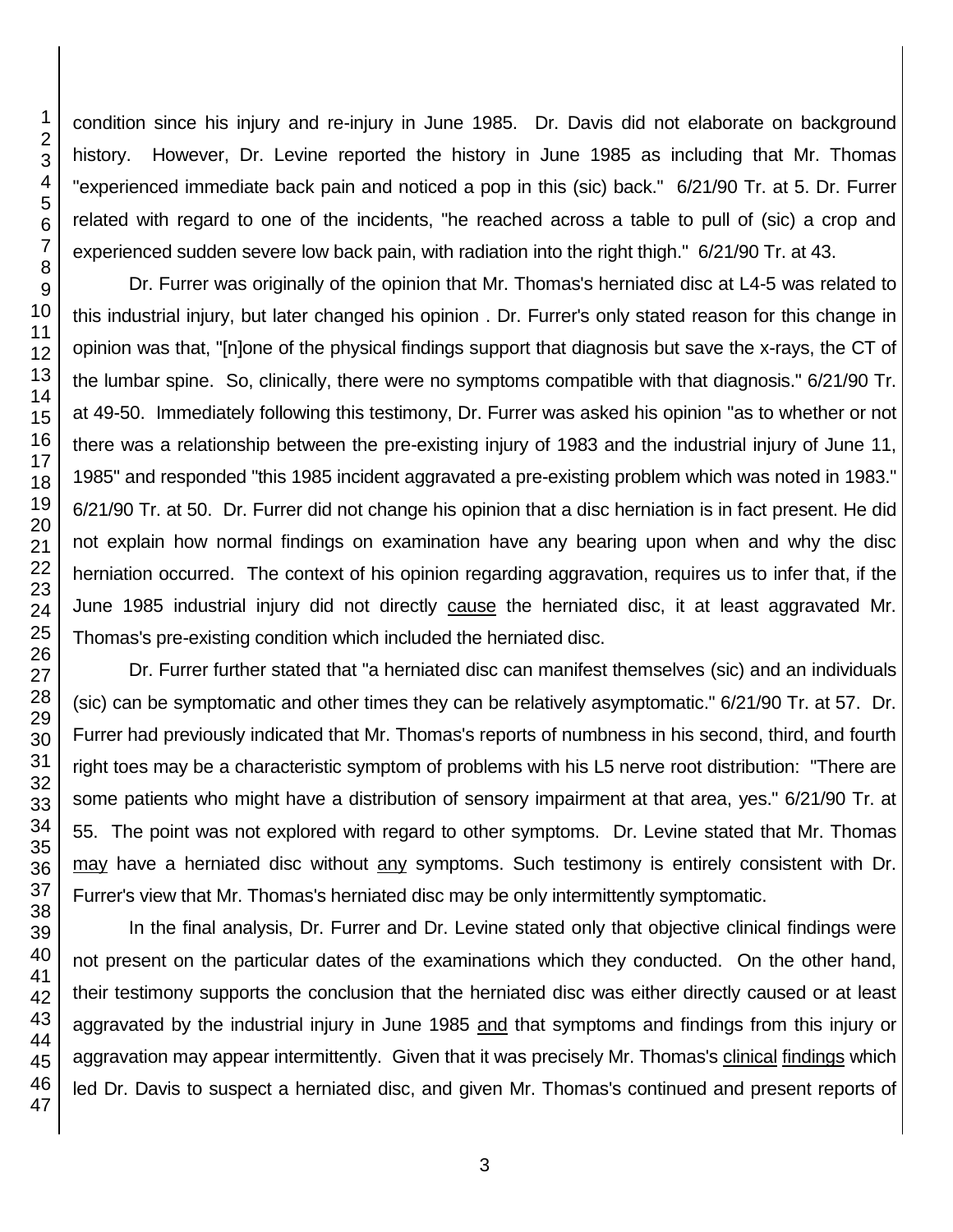similar pain plus sensory loss, we believe the preponderance of the evidence is that he has mild intermittent objective clinical findings of his low back impairment. This is in accord with the impairment described in Category 2, as pointed out by Dr. Davis.

We next turn to the matter of whether Mr. Thomas was entitled to loss of earning power compensation which had not been paid upon claim closure. Our Industrial Appeals Judge described the period in question as extending from April 15, 1988 to September 5, 1989. September 5, 1989 is the date of the order on appeal. Like our Industrial Appeals Judge, we frequently use this date as the date through which we may consider entitlement to time loss or loss of earning power compensation, because our jurisdiction extends through the date of the final order on appeal. See In re Tom G. Camp, BIIA Dec., 38,035 (1973). However, in the circumstances of this particular case, we should only consider Mr. Thomas's entitlement up to January 6, 1989. By an order issued on that date, the Department closed the claim and established that Mr. Thomas's condition was legally fixed. Mr. Thomas does not contend that he was in need of further treatment as of that date. Under these circumstances, time loss or loss of earning power compensation is appropriately considered up to, but not beyond, January 6, 1989. In re Douglas G. Weston, BIIA Dec., 86 1645 (1987).

It is clear from the record that the Department terminated Mr. Thomas's time loss compensation effective April 14, 1988, because he had been successfully prepared to reenter the work force through vocational training and counseling which the Department had both approved and provided. Evelyn Tekei is a certified vocational rehabilitation counselor who is registered with the Department. Mr. Thomas was referred to her on January 7, 1987. She explained that a vocational assessment had already been prepared as early as December 18, 1985 and that her specific task was to develop a vocational plan. Towards this end, Ms. Tekei and Mr. Thomas discussed his aptitudes and Ms. Tekei had him further evaluated. She surveyed the labor market, conducted a job analysis and spoke with numerous training facilities. She "finally arrived at a . . . decision for him to enter formalized training in order for him to obtain the skills to work." 5/1/90 Tr. at 4.

The vocational plan called for training as a recreational vehicle technician at Clover Park Vocational-Technical Institute. Based upon the labor market survey, including the wage information gathered from prospective employers, Ms. Tekei had anticipated Mr. Thomas would be able to obtain an entry-level wage of approximately \$6.00 to \$7.00 per hour upon course completion. Indeed, this proved to be an accurate assessment, since the first job which Mr. Thomas obtained, three to four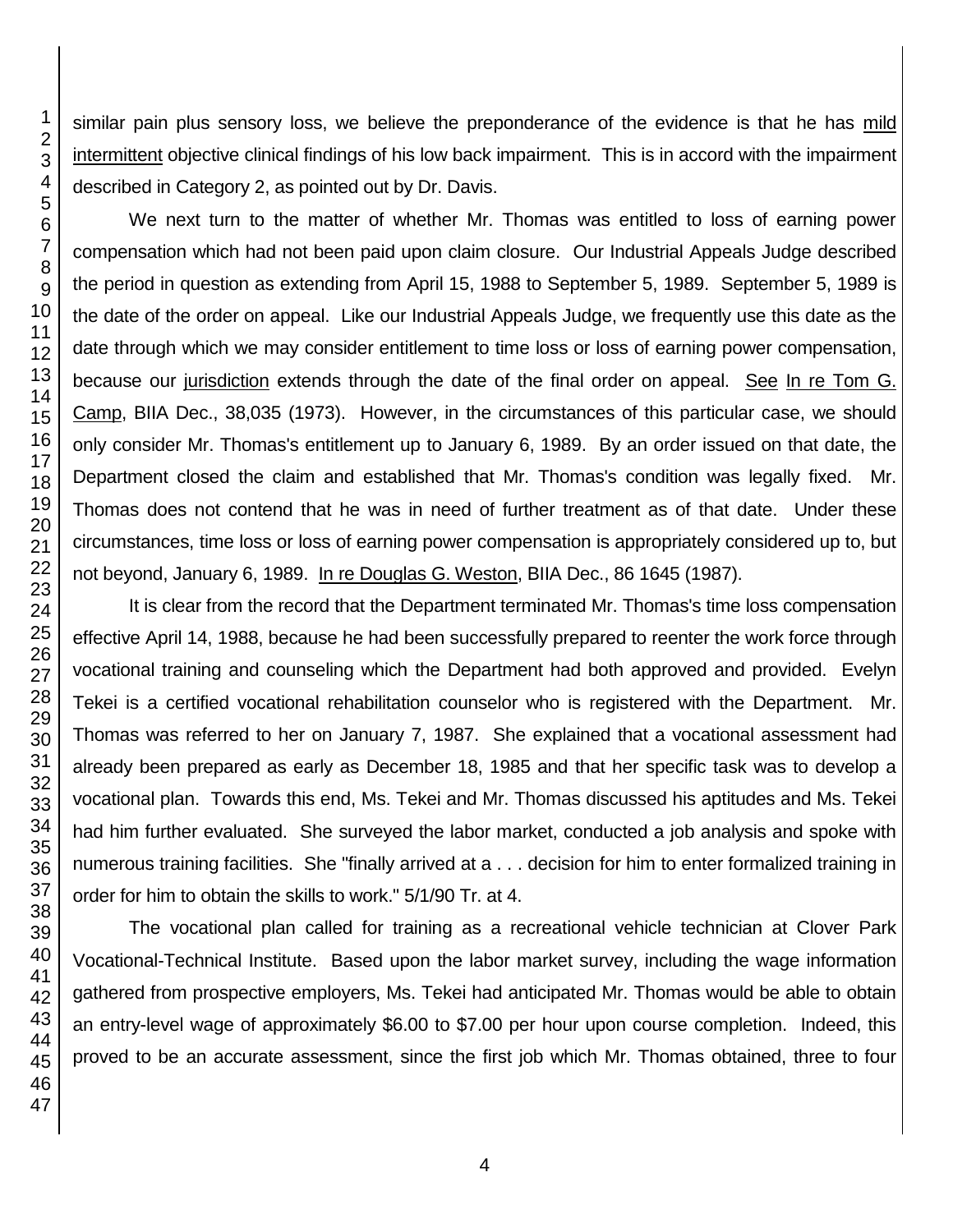weeks after completing training on or about April 4, 1988, paid a starting wage of \$6.10 per hour and, after four weeks, \$6.35 per hour.

The entry wage level (\$6.00 to \$7.00 per hour) of a recreational vehicle technician contrasts rather markedly with the higher wage of \$10.95 per hour which Mr. Thomas was earning at the time of his industrial injury. Nevertheless, having developed an approved vocational plan and having trained Mr. Thomas for the lower paying job, the Department denied loss of earning power benefits once vocational training was completed and Mr. Thomas was placed in the lower paying job. What rule or policy the Department relied upon in justification of this we do not know.

In proceedings before this Board, the Department presented the testimony of Carl Gann, a vocational expert whose only involvement with this case was by way of a records review in May 1990 in preparation for his testimony in this litigation. He reviewed Ms. Tekei's materials and the medical records, including those of Dr. Davis, Dr. Furrer, and Dr. Levine, and expressed his opinion regarding various jobs which he felt Mr. Thomas could perform which paid wages equal to or exceeding the wages earned at the time of the industrial injury. The jobs he suggested draw only upon Mr. Thomas's previous skills, training and experience, and not at all upon his training as a recreational vehicle technician. Ms. Tekei, on the other hand, maintained an opinion consistent with the vocational plan, that is, that Mr. Thomas's earning capacity after completion of the training was \$6.00 to \$7.00 per hour.

We do not hold that a worker who has completed an approved vocational plan preparing the worker for a lower paying job will always be entitled to loss of earning power compensation until legal fixity of condition is determined. Conceivably, extraordinary circumstances might exist where this would not be warranted. For instance, the labor market might significantly improve. Or, the worker's physical abilities might significantly improve to an unexpected degree. Or, the worker might, at his or her own independent initiative, undertake to gain added education and skills beyond those targeted in the vocational plan. However, absent such circumstances, we will not give much weight to later forensic vocational testimony concerning loss of earning power which is directly inconsistent with the prior vocational assessments and training plan to which the Department committed both the worker and itself. In the present case there has been no suggestion of any unusual or compelling circumstances. The Department simply appears to be attempting to repudiate, long after the fact, the necessity of the very vocational plan it approved and paid for while the worker's claim was open for treatment, compensation, and vocational services.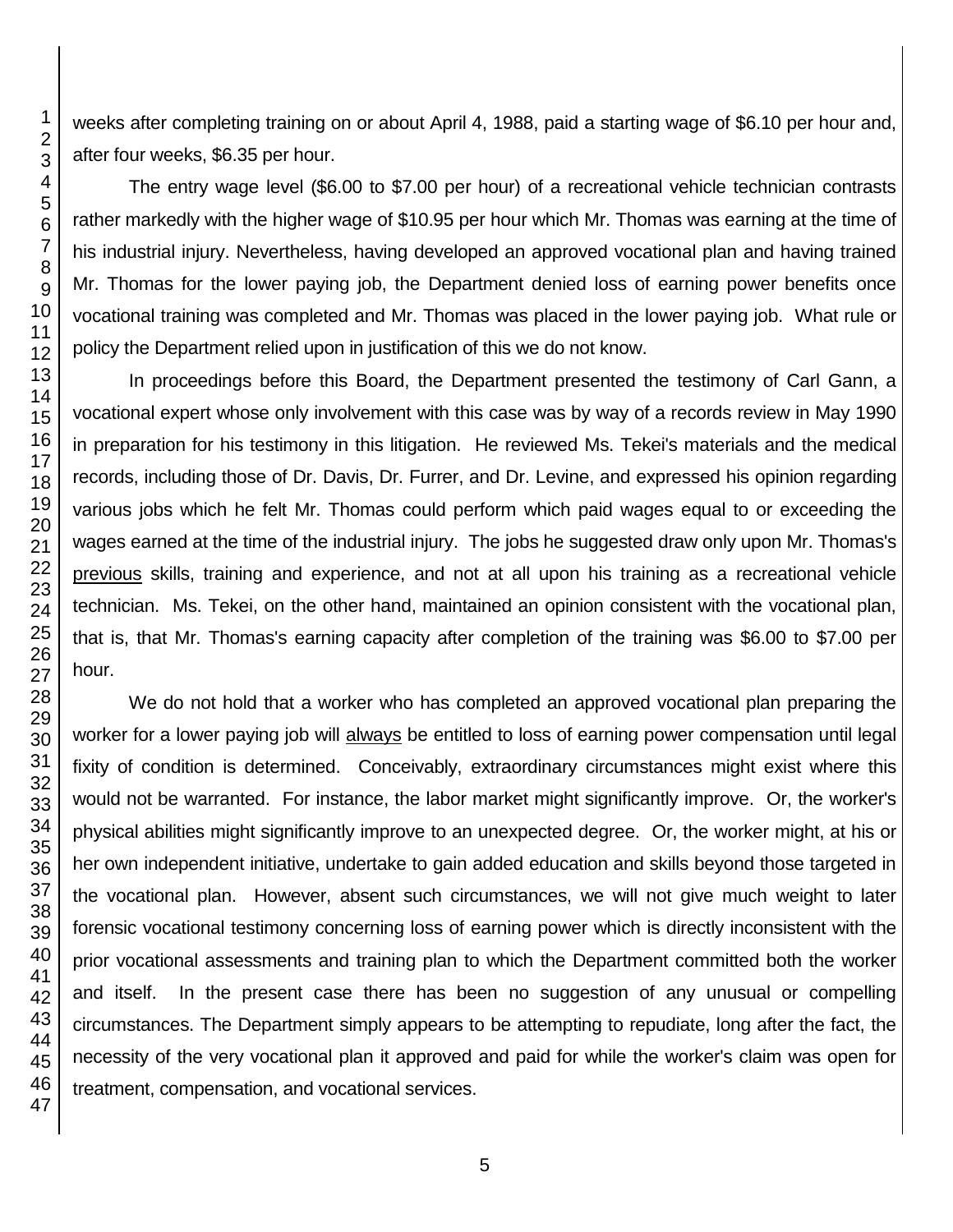47

Ms. Tekei testified that the vocational plan which the Department approved and provided for Mr. Thomas was developed after she conducted a labor market survey which included the wage rate and job availability information later shown to be accurate. Mr. Thomas relied upon the Department's approval of this plan and cooperated in the vocational process. The Department's present position is wholly inconsistent with the approved vocational plan. Allowing the Department to now contradict or repudiate the plan by contending the plan was unnecessary in the first place would deprive Mr. Thomas of loss of earning power compensation to which he otherwise would be entitled. We can find no reason why the Department should now be able to assert that Mr. Thomas, without the plan, was capable of earning wages equal to or exceeding his wages at the time of injury. The question this immediately brings up is: Why was the plan provided in the first place?

An examination of the statutes and regulations governing vocational rehabilitation services further supports our holding regarding the loss of earning power issue. The Department is authorized to provide vocational rehabilitation services when "in the sole opinion of the supervisor [of Industrial Insurance] or supervisor's designee, whether or not medical treatment has been concluded, vocational rehabilitation is both necessary and likely to enable the injured worker to become employable at gainful employment. . . ." (Emphasis supplied) RCW 51.32.095. Consistent with this provision, the Director of the Department of Labor and Industries has the "sole discretion" to resolve disputes arising out of such determinations. RCW 51.32.095(6); WAC 296- 18A-470(3). Our review of the Director's decisions is limited to determining whether or not the exercise of such discretionary authority has been abused. In re Armando Flores, BIIA Dec., 87 3913 (1989).

We note also that the Department has chosen to define "gainful employment" as meaning any occupation which allows a worker to be compensated "with wages or other earnings considering RCW 51.12.010." (Emphasis supplied) WAC 296-18A-420(2). RCW 51.12.010 clearly states that our workers' compensation laws are to be liberally construed to reduce "to a minimum the suffering and economic loss arising from injuries. . . ." (Emphasis supplied) RCW 51.12.010.<sup>2</sup> Finally, the worker's

(b) Modification of the previous job with the same employer including transitional return to work;

l <sup>2</sup>We believe the priority of minimizing wage loss is so obvious as a matter of public policy that our legislature did not consider it ecessary to explicitly state it as such in setting forth the prescribed order of priorities of vocational rehabilitation goals in RCW 51.32.095(2):

<sup>(</sup>a) Return to the previous job with the same employer;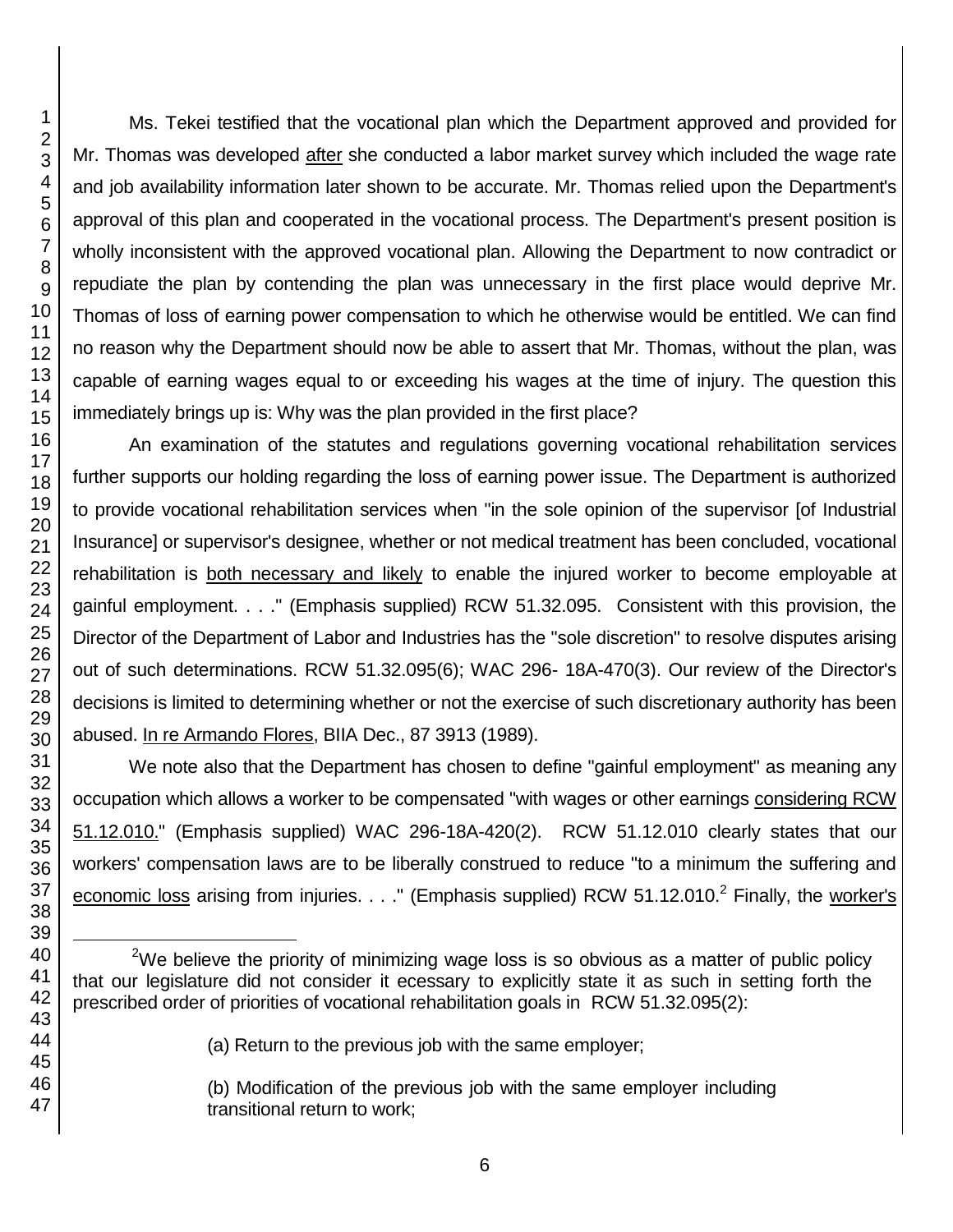cooperation in reasonable efforts at rehabilitation is mandatory. The Department is authorized to suspend further action and compensation on the claim during any period of noncooperation. RCW 51.32.110 and WAC 296-18A-480(4).

At least two basic principles can be derived from the statutes and regulations which we have just described. First, absent compelling circumstances otherwise shown, we can assume that a vocational rehabilitation plan approved by the Department reflects an informed judgment by the Department that the plan is necessary to make the worker employable. We can also assume that the plan is reasonably calculated, i.e., likely, to enable the worker to become employable at an earning capacity which will reduce the worker's economic loss to a minimum. RCW51.12.010. That is, we can assume that the Department has fulfilled its statutory mandate under RCW 51.12.010 and has determined that after successful completion of the vocational plan the worker will return to work with the least reduction in earning power possible. Thus, we conclude that the Department would not have approved the vocational plan in this case unless it had determined that it was the best plan for Mr. Thomas and unless it was calculated to reduce his economic loss to a minimum.

Secondly, given that the Department has sole discretion to determine the necessity and likelihood of success of vocational rehabilitation services, its subsequent decisions with regard to compensation for loss of earning power must be consistent with the initial discretion exercised in the vocational rehabilitation planning. In other words, in cases like the one before us, where the vocational plan is expected to lead to a lower subsequent level of earning power, and that expectation is then

> (c) A new job with the same employer in keeping with any limitations or restrictions;

> (d) Modification of a new job with the same employer including transitional return to work;

(e) Modification of the previous job with a new employer;

(f) A new job with a new employer or self-employment based upon transferable skills;

(g) Modification of a new job with a new employer;

(h) A new job with a new employer or self-employment involving on-the-job training;

(i) Short-term retraining and job placement.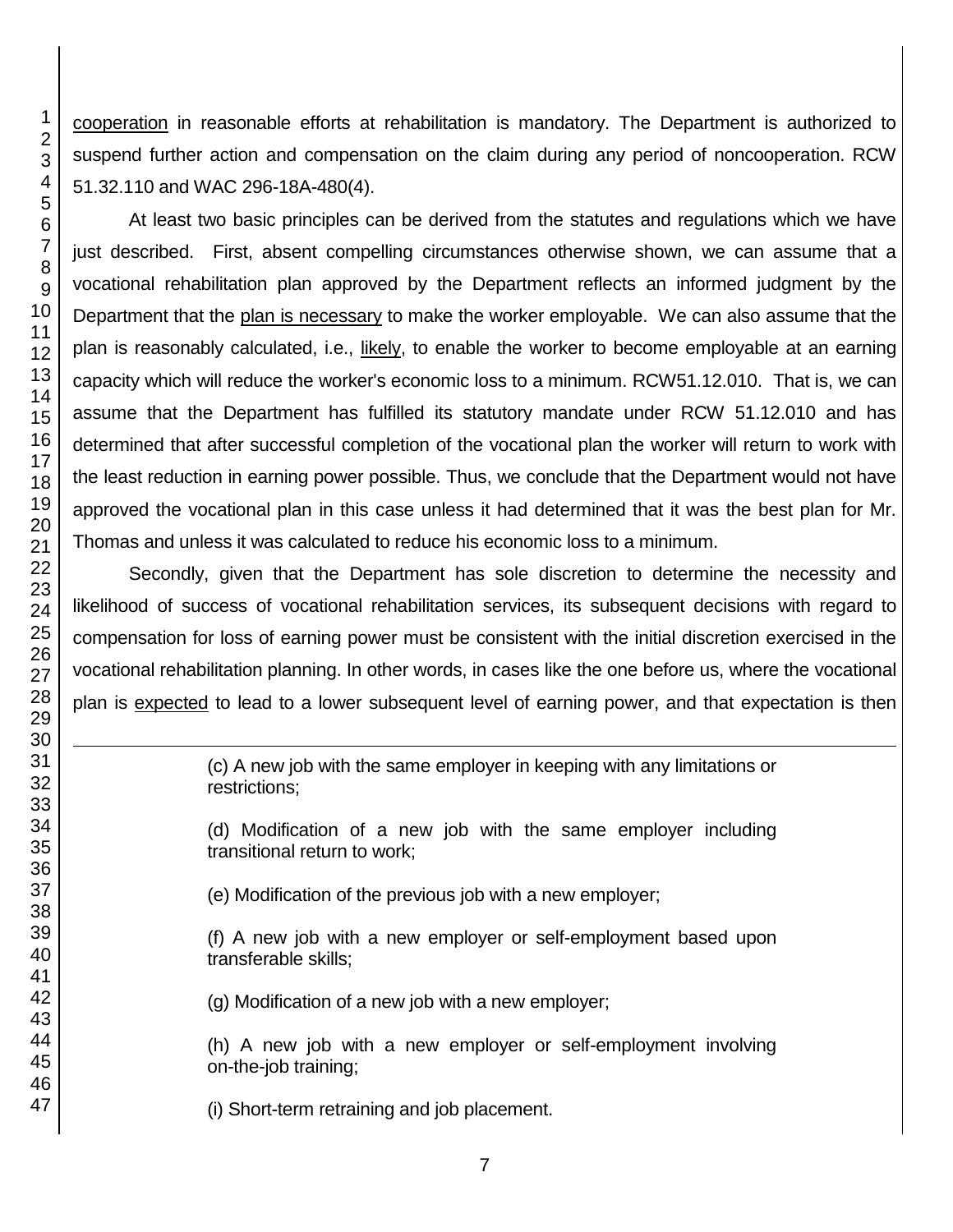borne out, there should then be entitlement to appropriate temporary loss of earning power compensation. The statute in effect sets up a system of checks and balances to guide the exercise of the Department's discretion. Since the worker may be entitled to loss of earning power compensation after a vocational plan has been completed, the Department is encouraged to carefully assess each vocational plan and to make sure it minimizes the worker's loss of earning power.

Pursuant to WAC 296-18A-450(1) and (3), Mr. Thomas's vocational plan was communicated to and approved by the Department and communicated to the employer and to Mr. Thomas, who was required to sign the plan and agree that he understood its contents and would faithfully execute his responsibilities. To our knowledge, neither Mr. Thomas nor the employer filed any dispute, protest, or appeal concerning the vocational plan. The Coeur D Alenes Company did not participate in the hearings before this Board except to the extent of some cross-examination of Mr. Thomas. Thus, it is only the Department which is now attempting to challenge its own prior vocational determinations. In the circumstances of the present case, we reject this challenge. To hold otherwise in these circumstances would allow the Department to avoid its prior determination regarding claimant's expected reduced earning capacity following completion of the vocational rehabilitation plan.

We would also note that the approved plan was at the bottom of the order of priorities for vocational rehabilitation efforts set forth in RCW 51.32.095(2), i.e., subsection (i), short-term retraining and job placement. These priorities, subsections (a) through (i), clearly reflect descending levels of success in achieving the goal of minimizing economic loss, with subsection (a), return to the previous job with the same employer, clearly being the highest priority in achieving that goal. The Department, in approving this plan, obviously decided that the higher priority efforts encompassed in (a) through (h) were not appropriate here, and that short-term retraining was necessary to make this particular worker employable. A predictably concomitant result of this determination, of course, was claimant's lower earning capacity following conclusion of the retraining.

The Department's failure to pay Mr. Thomas loss of earning power compensation is inconsistent with the determinations which the Department made in approving and providing the vocational rehabilitation plan. In the particular circumstances of this case, we believe the Department is precluded from basing its defense against Mr. Thomas's claim for loss of earning power on vocational testimony inconsistent with the actual approved vocational plan results. Mr. Thomas is entitled to temporary loss of earning power compensation.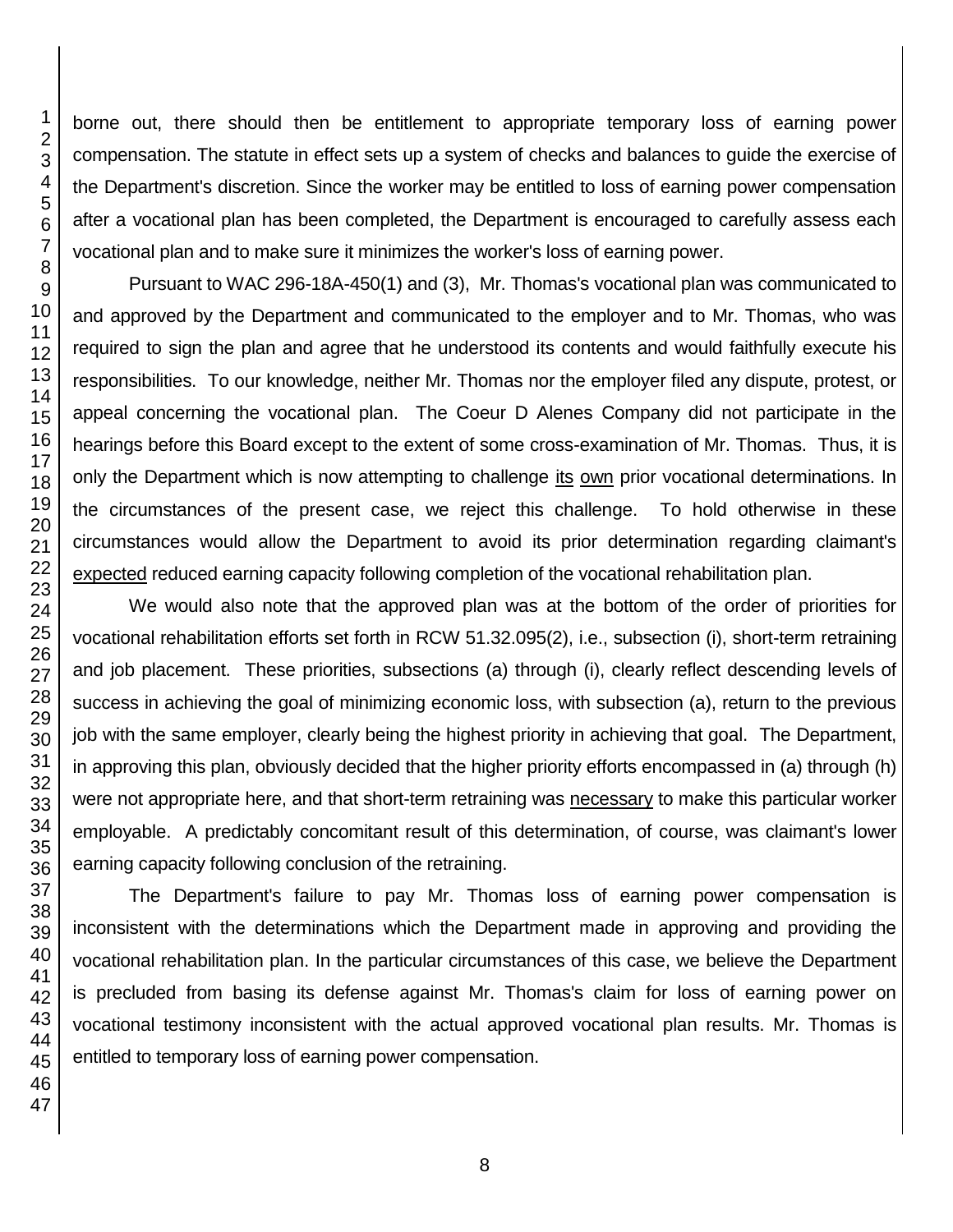The time period at issue is April 15, 1988 through January 5, 1989. Mr. Thomas successfully completed his vocational plan on April 4, 1988. Three to four weeks later he got a job as a recreational vehicle technician. For the first month he earned \$6.10 per hour. Thereafter, he earned \$6.35 per hour. He was laid off after about seven months of work, i.e., probably in late December 1988. Therefore, for almost all of the period during which Mr. Thomas is claiming loss of earning power compensation, we have very good actual information about what he was in fact earning. That actual information is entirely consistent with Ms. Tekei's vocational opinion that Mr. Thomas's earning capacity was between \$6.00 and \$7.00 per hour after plan completion. Therefore, in this case, we conclude that Mr. Thomas's actual wages establish his earning capacity between April 15, 1988 and January 5, 1989. On remand, the Department must compute the rate of loss of earning power compensation based upon employment at eight hours per day, five days per week, at an hourly rate of \$6.10 through the first month of employment, and \$6.35 per hour thereafter.

We adopt from the Proposed Decision and Order Findings of Fact Nos. 1, 2, 3, and 4 and Conclusion of Law No. 1. In addition, we make the following Findings of Fact and Conclusions of Law:

#### **FINDINGS OF FACT**

- 5. The Department approved a vocational rehabilitation plan which was determined by the Department to be necessary and likely to enable Mr. Thomas to become employable at gainful employment. The claim was communicated to, and accepted by, Mr. Thomas and was communicated to the employer, Coeur D Alenes Company. The vocational rehabilitation plan included training as a recreational vehicle technician at Clover Park Vocational Technical Institute and projected that, upon completion of the plan, Mr. Thomas would be able to obtain full-time employment as a recreational vehicle technician and that his earning capacity would be between \$6.00 and \$7.00 per hour. As of April 4, 1988, Mr. Thomas had successfully completed the vocational rehabilitation plan and was able to be gainfully employed five days per week, eight hours per day, at between \$6.00 and \$7.00 per hour. Approximately one month after plan completion, Mr. Thomas obtained employment as a recreational vehicle technician. For the first month of that employment, he was paid \$6.10 er hour. Thereafter, he was paid \$6.35 per hour. He was laid off some time in late December, 1988.
- 6. On January 6, 1989, Mr. Thomas's condition causally related to the industrial injury was legally fixed.
- 7. Mr. Thomas was paid time loss compensation through April 14, 1988.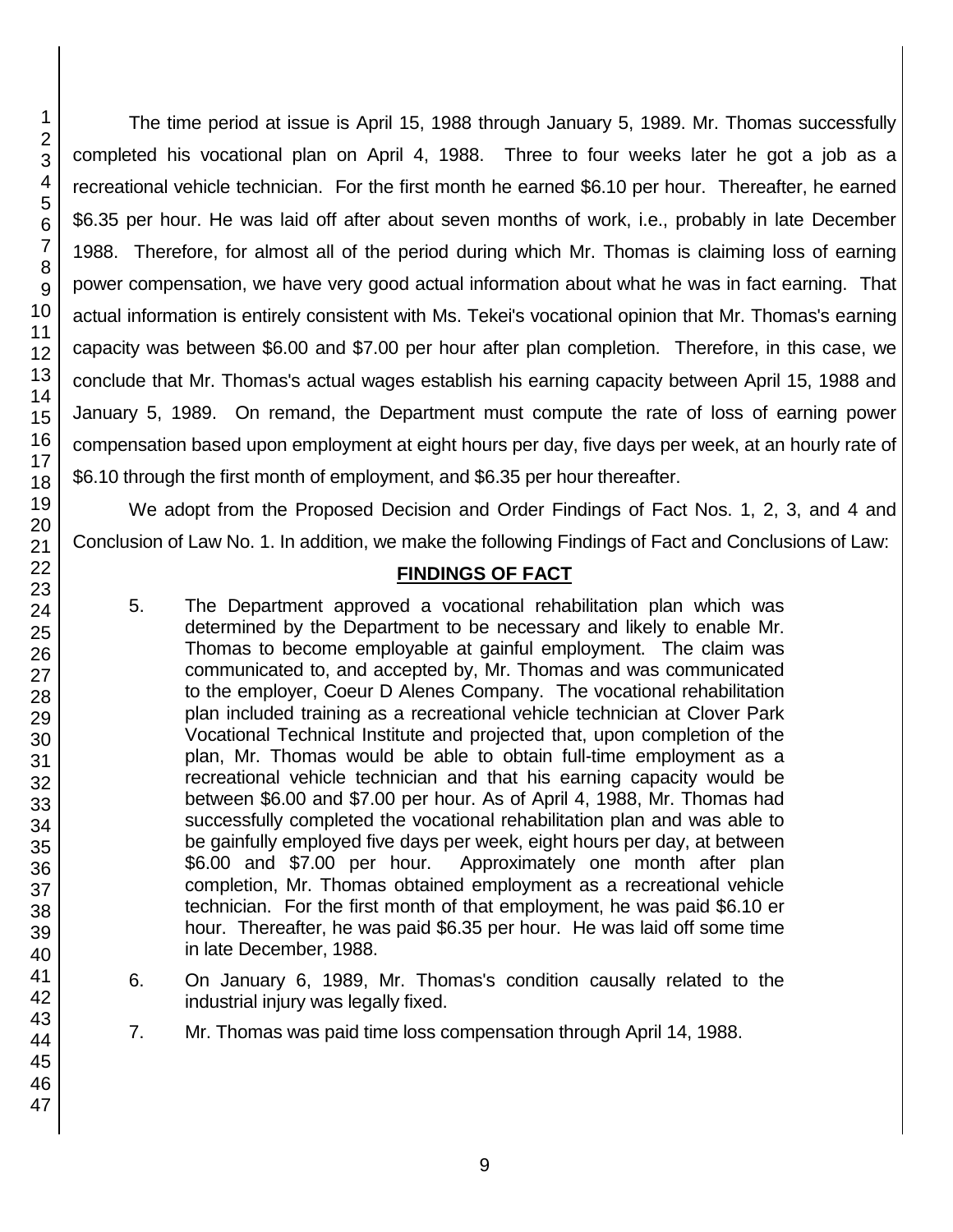- 8. During the period of April 15, 1988 through January 5, 1989, Mr. Thomas suffered a loss of earning power due to his industrial injury of June 11, 1985, exceeding 5%. At the time of the industrial injury, Mr. Thomas was capable of full-time employment at an hourly wage of \$10.95. As a result of the industrial injury, his earning capacity was reduced during the period of April 15, 1988 through January 5, 1989 as follows: He was capable of full-time employment at a wage of \$6.10 per hour for approximately two months following plan completion on April 4, 1988. Thereafter, through January 5, 1989, he was capable of full-time employment at a wage of \$6.35 per hour.
- 9. As of September 5, 1989, Mr. Thomas's condition causally related to his injury of June 11, 1985 was diagnosed as a low back strain by history. The industrial injury also either caused or aggravated a herniated nucleus pulposus at the L4-5 level of his spine with evidence of disc space narrowing, intermittent radiculopathy and symptoms of back pain and pain radiating into his lower extremity, and numbness. Mr. Thomas's condition causally related to the industrial injury was fixed and stable and best described by Category 2 of WAC 296-20-280, the categories of permanent dorso-lumbar and lumbosacral impairments.

## **CONCLUSIONS OF LAW**

- 2. Mr. Thomas is entitled to an award for permanent partial disability consistent with the degree of impairment reflected by Category 2 of WAC 296-20-280, the categories of permanent dorso-lumbar and lumbosacral impairments (5% as compared to total bodily impairment) pursuant to WAC 296-20-680(3), paid at 75% of monetary value pursuant to RCW 51.32.080(2) (1979).
- 3. Mr. Thomas is entitled to loss of earning power compensation for the period April 15, 1988 through January 5, 1989, consistent with an earning power during said period equal to employment five days per week, eight hours per day at wages of \$6.10 per hour for the first two months following April 4, 1988 (date of plan completion) and at wages of \$6.35 per hour thereafter. RCW 51.32.090(3).
- 4. The order of the Department of Labor and Industries dated September 5, 1989 which affirmed the order dated January 6, 1989 which closed the claim with time loss compensation as paid through April 14, 1988 and without award for permanent partial disability is incorrect and is reversed. The claim is remanded to the Department of Labor and Industries to pay loss of earning power compensation for the period April 15, 1988 through January 5, 1989 consistent with Mr. Thomas's earning power at full-time employment at wages of \$6.10 per hour for the first two months following April 4, 1988 and at wages of \$6.35 per hour thereafter. Mr. Thomas's hourly wage at the time of injury was \$10.95 per hour. The Department is also directed to pay an award for permanent partial disability consistent with the impairment described by Category 2 of WAC 296-20-280 (5% as